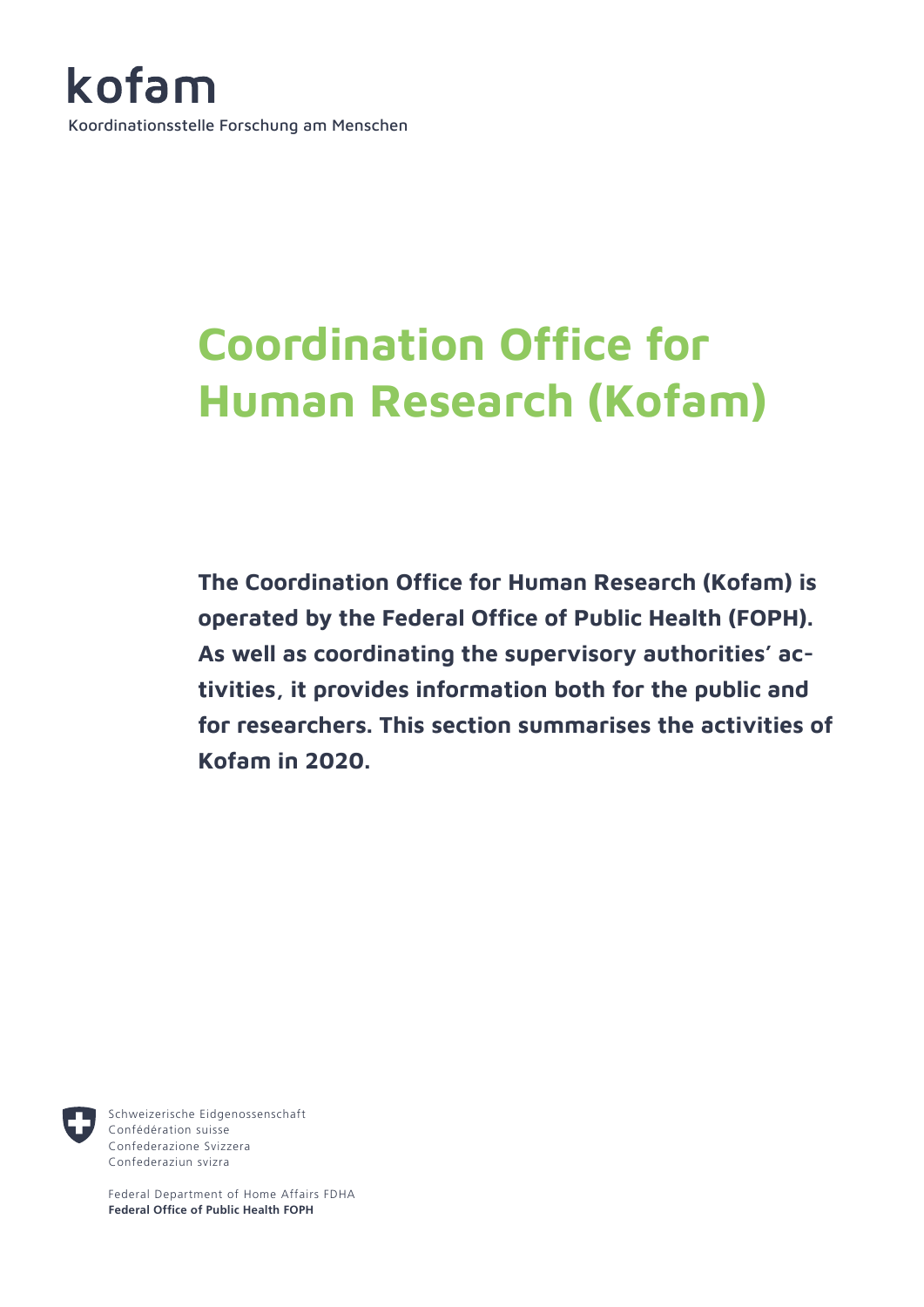# **COORDINATION OF SUPERVISORY AUTHORITIES AND PUBLIC INFORMATION**

#### **DISCUSSION MEETINGS**

In 2020, due to the epidemiological situation, three of Kofam's four discussion meetings with representatives of the supervisory authorities were held online. The fourth meeting took place in person at the beginning of the year (February 2020); this was attended by the Chairs and representatives of the scientific secretariats of the cantonal ethics committees, as well as representatives of Swissethics, Swissmedic and the FOPH Radiological Protection Division. Two further discussion meetings were held online during the first and at the start of the second wave of the pandemic.

The general discussion meeting, previously held once a year, was cancelled in November 2020 as a result of the pandemic, with an additional (smaller) discussion meeting being held online. Accordingly, no overarching theme was selected, in contrast to the format usually adopted for the general discussion meeting. Instead, the authorities participating once again took the opportunity to discuss and coordinate their enforcement-related activities.

# **SUMMARY OF THE SUPERVISORY AUTHORITIES' ANNUAL REPORTS AND STATISTICAL OVERVIEW OF RESEARCH PROJECTS SUBMITTED**

Each year since 2014, Kofam has summarised the reports on the activities of the cantonal ethics committees and other supervisory authorities in an overall annual report. The present report is the seventh annual report of this type. It also incorporates key data from the ethics committees on research projects submitted and approved.

Since 2019, in addition to the annual report, a statistical evaluation has been published each year: "Human Research in Switzerland – Descriptive statistics on research covered by the Human Research Act (HRA)".<sup>1</sup> The statistical report provides quantitative information on various aspects of the human research projects submitted and approved in the year under review. These include the therapeutic area, the ethics committees' response times, the study design (national or international), and the project initiator (industry or academic). For 2020, in view of the pandemic and its direct effects on human research, applications and projects relating to a specific disease or pathogen (i.e. Covid-19 or SARS-CoV-2) are separately reported for the first time. This additional analysis – like the figures for the aspects analysed each year – is based on the BASEC database and was prepared in collaboration with Swissethics and the Clinical Trial Unit (CTU) Basel.

<sup>1</sup> https://www.kofam.ch/statisticalreport2020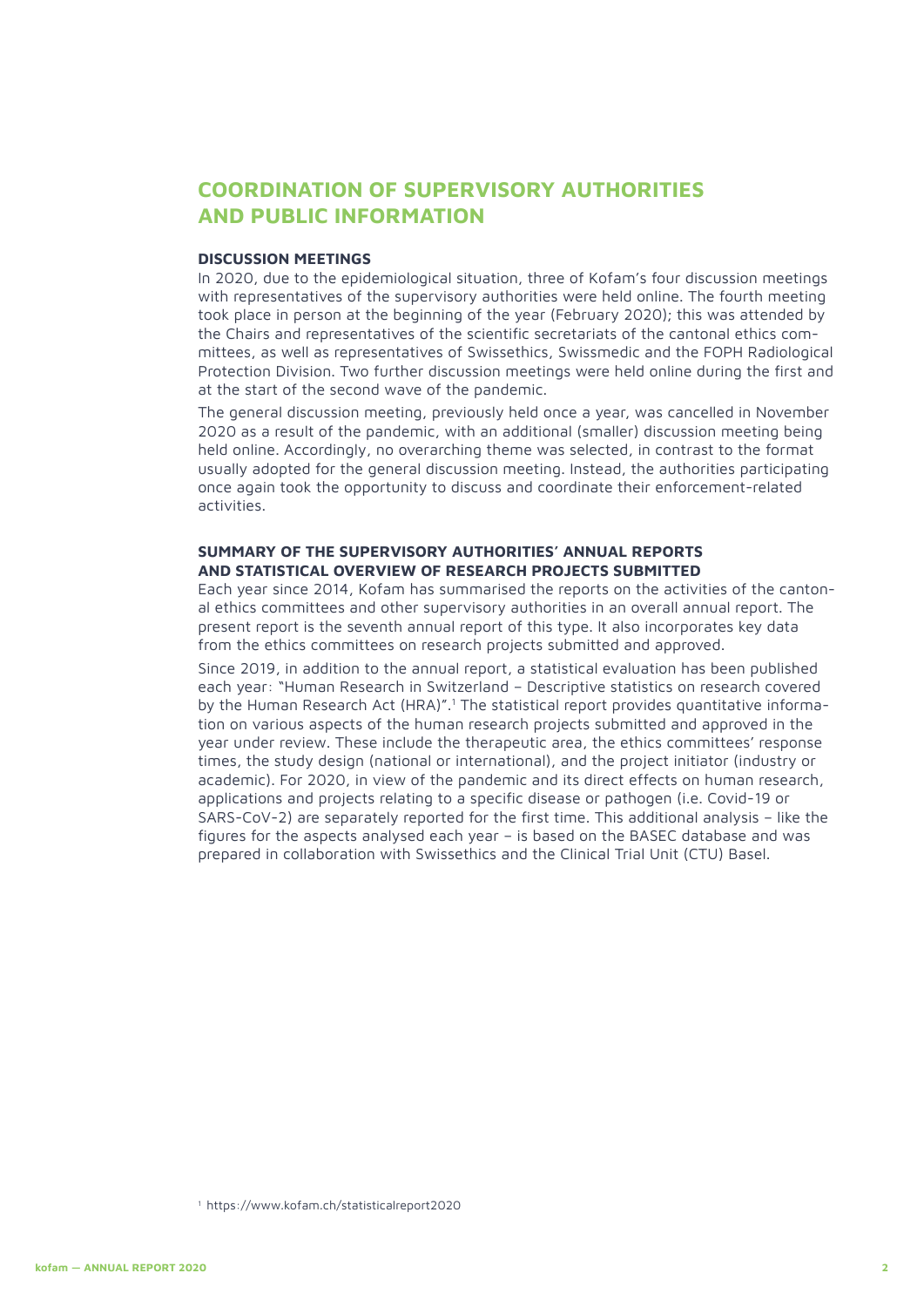# **KOFAM-WEBSITE**

The Kofam website<sup>2</sup> provides information on human research in Switzerland both for the general public and for researchers. The website is widely used, with an average of 506 page views per day in 2020. This corresponds to over 19,500 page views per month – an increase of almost 27% compared to the previous year. Overall, the website was consulted by over 60,500 unique visitors in 2020 – 56% more than in the previous year; this rise may be attributable to the increased need for information associated with the pandemic.

Half (around 52%) of the users are from Switzerland, with most of the remainder coming from Europe. The most frequently visited website sections are the Swiss National Clinical Trials Portal (SNCTP; 75% of page views) and the online wizard for categorising human research projects (Categoriser; 10% of page views). In total, almost 26,000 queries were carried out in 2020.

Via its inbox3 Kofam responded to numerous enquiries from researchers in 2020 concerning the scope of the Human Research Act and the Epidemics Act in the context of the pandemic. Members of the public, for their part, were particularly interested in receiving information on participation in Covid-related research projects. In line with its coordination function, Kofam also forwarded numerous queries to the body responsible – in many cases, the appropriate ethics committee.

#### **SWISS NATIONAL CLINICAL TRIALS PORTAL (SNCTP)**

Every clinical trial authorised in Switzerland must be entered in a registry and thus made public before it is conducted. This involves the trial registration data being entered (in accordance with international GCP standards) in a WHO Primary Registry or on clinicaltrials.gov. Under Swiss law, further information is to be recorded in BASEC in one of Switzerland's national languages and in a generally comprehensible form. Via the Primary Registry number, the Primary Registry entry is linked to the supplementary information from BASEC and automatically published on the Swiss National Clinical Trials Portal (SNCTP).

The SNCTP, on which every clinical trial authorised in Switzerland is published, is run by Kofam. This portal was updated in 2020 (Release 3.0). In particular, the interfaces with the cantonal submissions portal BASEC and the WHO database were improved, and new filter and display functions were introduced.

Thus, users can now filter search results by specific groups (children, adolescents, healthy persons) and hide trials which are no longer open for participation. Accordingly, the information shown for individual trials now also includes the completion date (if available) and the date of authorisation by the relevant ethics committee. Also displayed is a summary of trial results (if available), with a link to a publication or publication plan. All these innovations are in accordance with the legal requirements for transparency and quality of human research and reflect the needs of SNCTP users.

Most enquiries submitted via the SNCTP inbox concern an existing entry or, more generally, the registration of a research project. Increasingly rare, in contrast, are enquiries concerning the registration of trials launched before the introduction of BASEC.

<sup>2</sup> https://www.kofam.ch

<sup>3</sup> Queries should be sent to: kofam@bag.admin.ch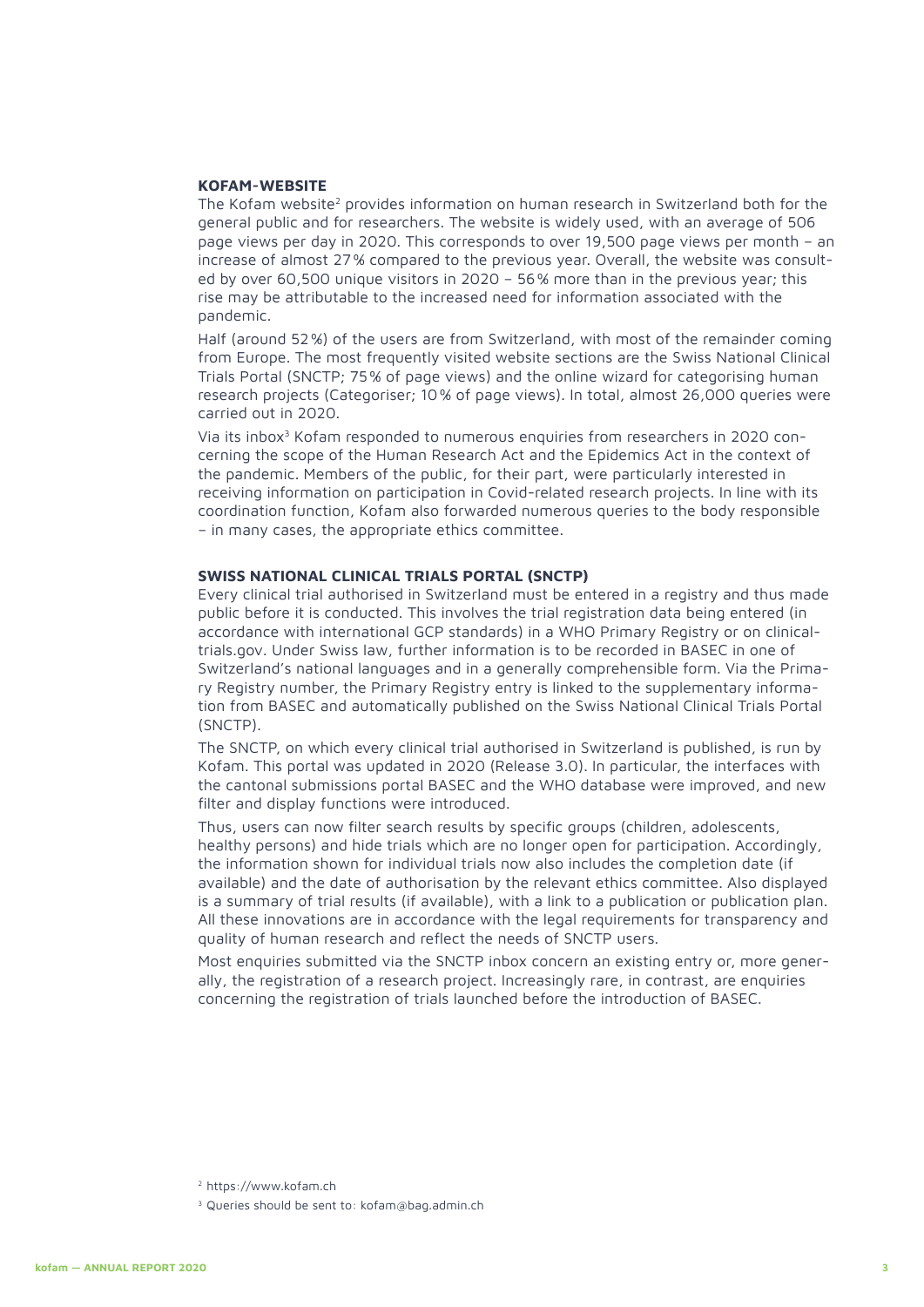# **OTHER LAW ENFORCEMENT-RELATED ACTIVITIES**

## **STUDIES ON THE ENFORCEMENT OF ART. 34 HRA**

Further use for research purposes of (already collected) health-related personal data and (already sampled) biological material plays a major role in human research and, in principle, requires the consent of the persons concerned. However, for certain strictly defined cases, Article 34 HRA specifies that, by way of exception, further use may be made of data or biological material for research purposes without the consent of the persons concerned. In these cases, a so-called consent substitute is issued by the responsible ethics committee. But, as shown by the evaluation of human research regulations between 2017 and 2019, applications for the use of Article 34 HRA account for around half of all further-use submissions and thus do not, at least in quantitative terms, represent an exception. Against this background, two studies were commissioned with the aim of obtaining more information on the use of Article 34 HRA.

Firstly, Swissethics carried out a structured analysis of applications for further use of data and biological material in accordance with Article 34 HRA and then compared these with applications for research projects involving further use (with consent). The aim was to gain an overview of the type of applications based on Art. 34, and to find out more about how applicants interpret the provisions of Art. 34 and how ethics committees handle these applications as part of their enforcement activities. More detailed information on the aims, methods and results of this study are to be found in a separate report (in German) available online.4

Secondly, the economic consultants BSS interviewed representatives of the ethics committees to determine how they handle applications for the use of Article 34 HRA. Further details of this study on the enforcement of Art. 34 HRA can also be found in a separate report (in German) available online.<sup>5</sup>

#### **COMPREHENSIBILITY OF INFORMED CONSENT DOCUMENTS**

Since 2019, with the aim of enhancing the comprehensibility of informed consent documents for study participants, the Institute of Language Competence at the ZHAW School of Applied Linguistics, in collaboration with the ethics committees, has been revising guidance on informed consent from a linguistic perspective. The Swissethics template for drafting information for participants in studies involving humans in accordance with the HRA/ClinO now begins with a concise version, which summarises the essential points for participants and is formulated in a comprehensible manner, in accordance with the participants' linguistic capacity. This concise version has been in use since the beginning of July 2021, and its effectiveness is currently being evaluated. In addition, guidance is being developed for researchers, to help them formulate informed consent documents in such a way that they are comprehensible for patients.

<sup>4</sup> [Analyse zur Weiterverwendung von gesundheitsbezogenen Personendaten und biologischem Material sowie](https://www.bag.admin.ch/dam/bag/en/dokumente/biomed/forschung-am-menschen/forschung-biomedizin/bericht-art34-gesuche.pdf.download.pdf/210121_Artikel_34_Bericht_final.pdf)  [Anwendung von Art. 34 HFG;](https://www.bag.admin.ch/dam/bag/en/dokumente/biomed/forschung-am-menschen/forschung-biomedizin/bericht-art34-gesuche.pdf.download.pdf/210121_Artikel_34_Bericht_final.pdf) for an English summary of the report cf. [Link](https://www.bag.admin.ch/dam/bag/en/dokumente/biomed/forschung-am-menschen/forschung-biomedizin/bericht-art34-gesuche-zusammenfassung.pdf.download.pdf/Artikel34_AnalyseGesuche_Zusammenfassung_EN.pdf)

<sup>5</sup> [Befragung der Ethikkommissionen zur Anwendung von Art. 34 HFG](https://www.bag.admin.ch/dam/bag/en/dokumente/biomed/forschung-am-menschen/forschung-biomedizin/hfg-art-34-bericht-bss.pdf.download.pdf/HFG%20Art34_Bericht%20BSS.pdf); for an English summary of the report cf. [Link](https://www.bag.admin.ch/dam/bag/en/dokumente/biomed/forschung-am-menschen/forschung-biomedizin/hfg-art34-bss-zusammenfassung.pdf.download.pdf/HFG%20Art34_BefragungEK_Zusammenfassung_EN.pdf)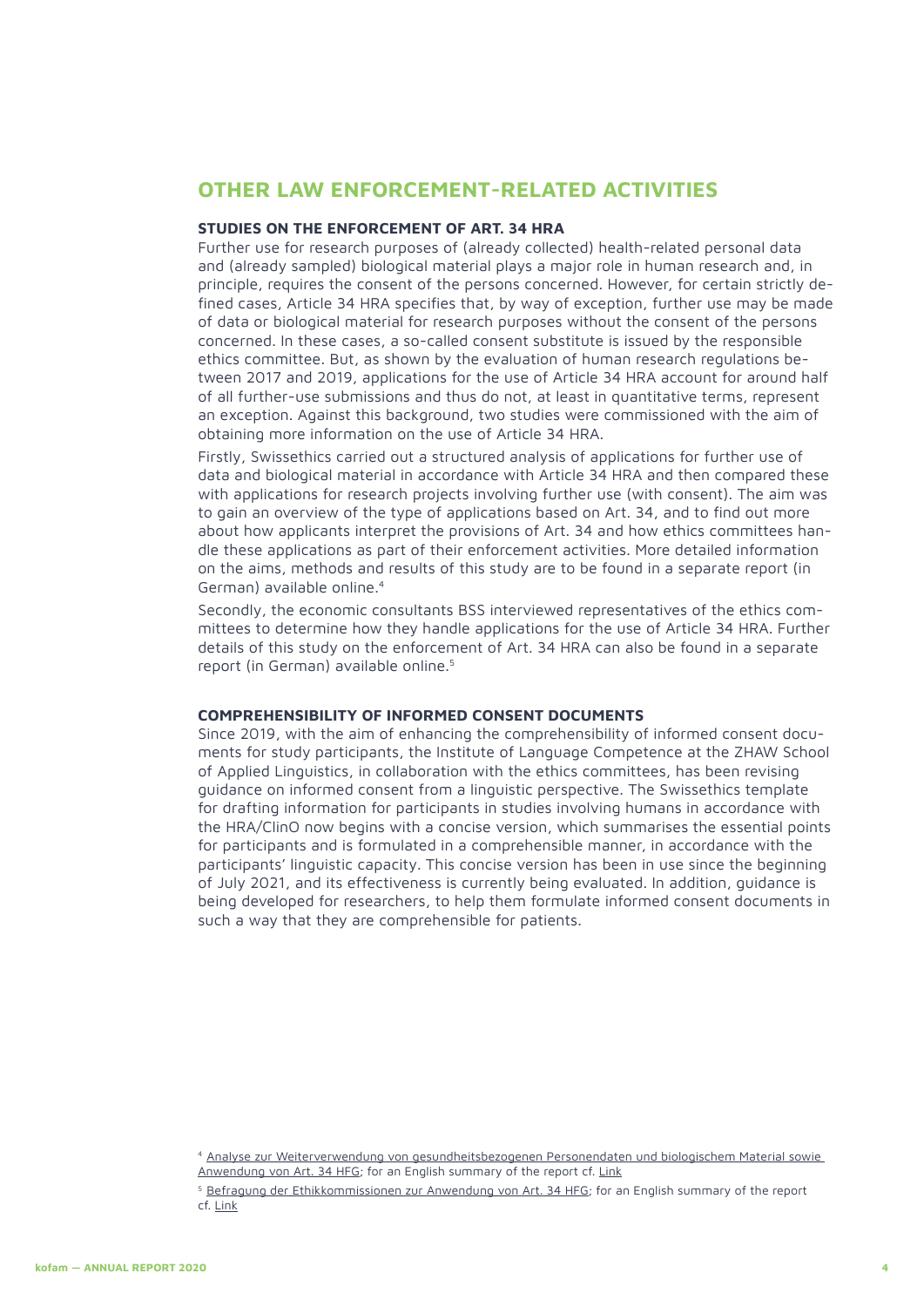# **CONCLUSIONS AND OUTLOOK**

In 2020, responsibility for the operation of Kofam was assigned to the management of the Human Research Section of the FOPH. At the same time, Kofam adapted its coordination activities to pandemic conditions, conducting discussion meetings with the supervisory authorities online. Various projects – such as the BASEC analysis of Article 34 applications entrusted to Swissethics – were completed in spite of the adverse conditions. Other activities – such as the finalisation, with Swissethics, of the plan for education and training of committee members – had to be placed on the back burner as a result of the pandemic.

Thus, also suspended – for brief or more extended periods – was work on the revision of the Human Research Ordinances, in the course of which, for example, the future tasks of Kofam are to be reviewed and redefined. This revision work is to be resumed and completed as soon as is permitted by the epidemiological situation and the associated availability of capacity within the FOPH. In any event, in order to coordinate the activities of the ethics committees and other human research actors, Kofam will continue to employ the established meeting formats – either online or hybrid, depending on the epidemiological conditions. In addition, according to available capacity, the completion and implementation of the education and training plan for committee members is to be pursued with Swissethics. Kofam will also continue to endeavour to meet the needs of the general public and researchers for information on human research in Switzerland. Finally, Kofam would like to take this opportunity to express its gratitude for the tireless commitment exhibited – also during the pandemic – by the ethics committees, Swissethics, Swissmedic, and the FOPH and FOEN enforcement authorities.